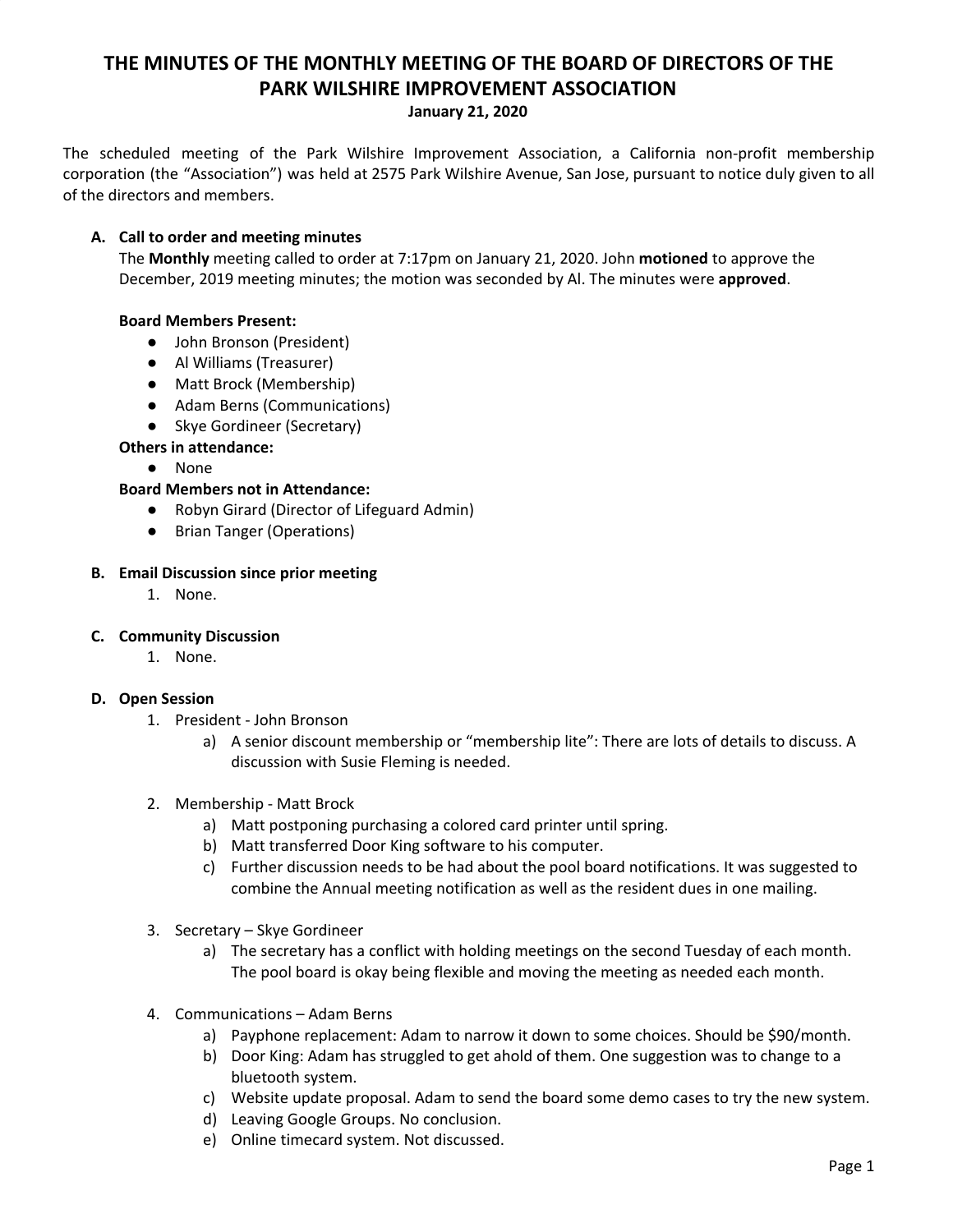# 5. Treasurer – Al Williams

|  | a) Financial report and historical summary: |  |  |
|--|---------------------------------------------|--|--|
|--|---------------------------------------------|--|--|

| <b>Account</b> | <b>Last Year</b><br>Jan, 2019 | <b>Last Month</b><br>Dec, 2019 | <b>This Month</b><br>Jan 21, 2020 | This month vs:<br>Last Year | <b>Last Month</b> |
|----------------|-------------------------------|--------------------------------|-----------------------------------|-----------------------------|-------------------|
| Checking       | 47,485.15                     | 39,255.60                      | 26,228.41                         | (14, 256.74)                | (13,027.19)       |
| <b>Savings</b> | 219,342.58                    | 240,460.79                     | 240,460.79                        | 21,118.21                   |                   |
| PayPal         |                               |                                |                                   |                             |                   |
| <b>Other</b>   |                               |                                |                                   |                             |                   |
| Total          | 259,827.73                    | 279,716.39                     | 266,689.20                        | 6,861.47                    | 0)                |

- 6. Lifeguards Robyn Girard
	- a) Robyn wrote a job description for the PWIA Pool Manager.
	- b) Discussion with Charlotte. Good news: Charlotte was willing to take on the pool manager role. John/Robyn proposes a 5% increase over last year's position. She would be pool manager and therefore would be the adult leader at the pool as needed, as well as providing lessons and lifeguarding.
	- c) Charlotte requests a meeting/interview with the board. John and Robyn will work on scheduling that with Charlotte.
	- d) Do we need an hourly cap on Charlotte's hours?
	- e) Staffing plan and wage rates. Plan to limit lifeguard expenses.
- 7. Operations Brian Tanger (John Bronson reporting in lieu of Brian's absence)
	- a) Pool Gas Heaters Replacement: Work completed!
	- b) Other repairs needed:
		- i. Repair of conduit in pump house. Repairs tentatively scheduled for mid February.
		- ii. Repair of loose coping stones, peeling fiberglass, mastic replacement, and concrete joint repairs: Three bids received, waiting on one more.
		- iii. It was voted and approved to hire Scuba Pool Repair to repair the pool cracks and peeling in both pools.
		- iv. Would like to rebid the painting of the underwater lines after draining 3ft of water.
		- v. Solar array post replacement: Three posts have been replaced at a cost of \$2400. John to take on the task of painting the new posts after they dry out for a while.
		- vi. Bathroom upgrades updates: Window screen to improve ventilation. Improvement of floor and shower drainage Matt and Brian to begin gathering estimates.
	- c) Key system and facility security: No sign of intrusions since the last board meeting. Lifeguard key card box has arrived and will be installed soon.
	- d) Storage Shed installation: tabled for now. Men's restroom is being used for winter storage.
	- e) December pool County inspection went smoothly, no issues.
- 8. Member Party Coordinator Jennifer Shaw
	- a) None

#### **E. Old Business/New Business**

1. None